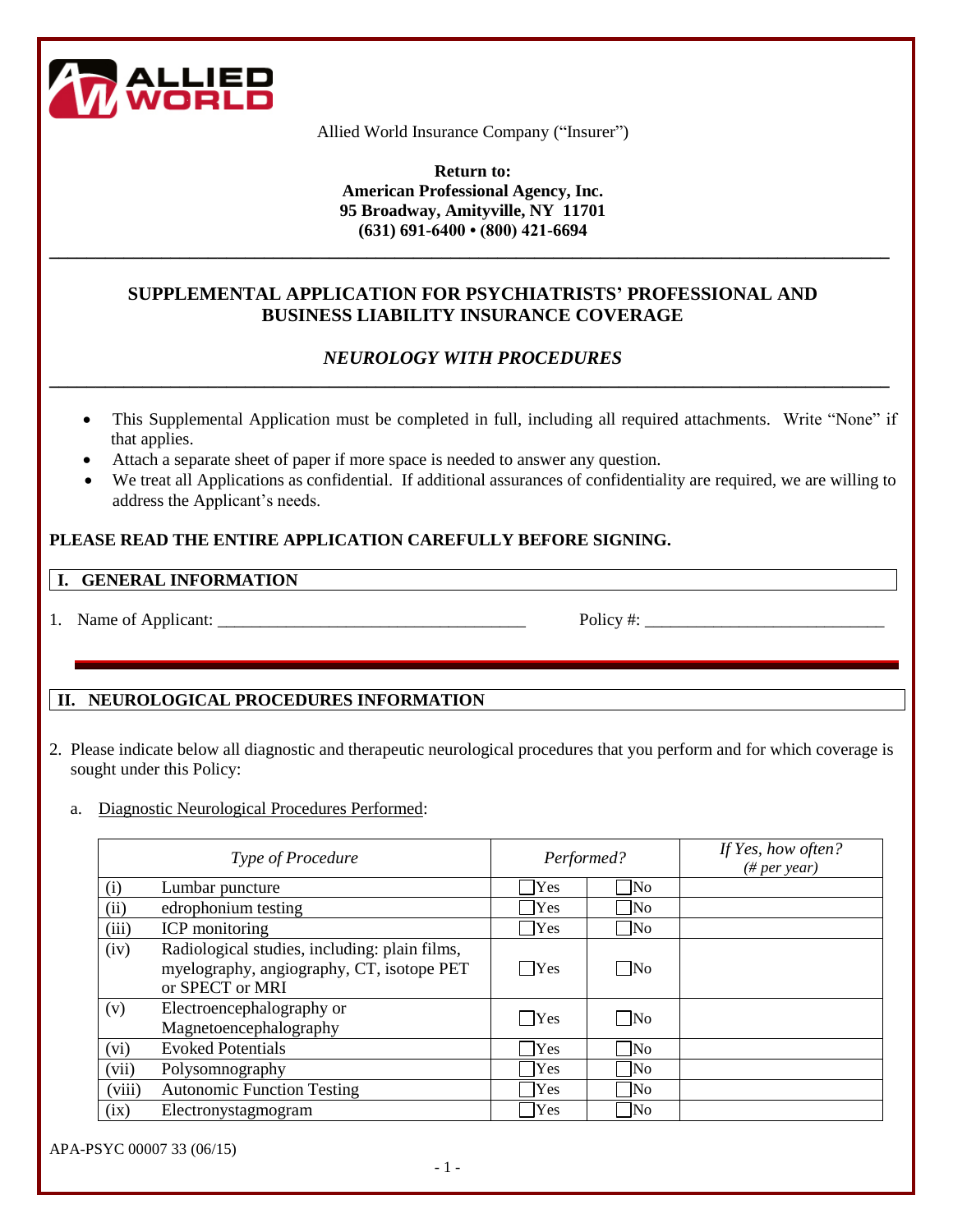| (x)                | Audiometry                                                       | Yes        | $\overline{\rm No}$ |  |
|--------------------|------------------------------------------------------------------|------------|---------------------|--|
| (xi)               | Perimetry                                                        | Yes        | $\Box$ No           |  |
| (xii)              | <b>CSF</b> Analysis                                              | Yes        | $\sqrt{\text{No}}$  |  |
| (xiii)             | Imaging with Ultrasound (Duplex,<br><b>Transcranial Doppler)</b> | $\Box$ Yes | $\neg$ No           |  |
| (xiv)              | Other (list):                                                    | Yes        | $\overline{\rm No}$ |  |
| $\left( xy\right)$ | Other (list):                                                    | Yes        | $\overline{\rm No}$ |  |
| (xvi)              | Other (list):                                                    | Yes        | $\sqrt{N}$          |  |

#### b. Therapeutic Neurological Procedures Performed:

| <b>Type of Procedure</b> |                                                                                                                                                                                           | Performed?       |                     | If Yes, how often?<br>$(\# per year)$ |
|--------------------------|-------------------------------------------------------------------------------------------------------------------------------------------------------------------------------------------|------------------|---------------------|---------------------------------------|
| (i)                      | Endovascular embolization, including use of<br>coil, balloon, stent or microcatheter                                                                                                      | Yes              | $\Box$ No           |                                       |
| (ii)                     | Surgical clipping                                                                                                                                                                         | <b>Yes</b>       | <b>No</b>           |                                       |
| (iii)                    | rtPA or other IV/IA thrombolytic treatment                                                                                                                                                | <b>Yes</b>       | $\overline{\rm No}$ |                                       |
| (iv)                     | Use of devices for treatment of stroke,<br>including snares, balloon/stents, Angiojets,<br>Neurojets, or other mechanical, photonic /<br>acoustic clot retrieval / emulsification devices | Yes              | $\Box$ No           |                                       |
| (v)                      | Carotid endarterectomy                                                                                                                                                                    | Yes              | No                  |                                       |
| (vi)                     | Percutaneous transluminal angioplasty (PTA)                                                                                                                                               | Yes              | No                  |                                       |
| (vii)                    | Intra-arterial papaverine injection                                                                                                                                                       | Yes              | $\n  1No\n$         |                                       |
| (viii)                   | Transcranial Magnetic Stimulation (TMS or<br>rTMS) or Deep Brain Stimulation (DBS)                                                                                                        | T <sub>Yes</sub> | $\vert$ No          |                                       |
| (ix)                     | <b>Vagus Nerve Stimulation</b>                                                                                                                                                            | Yes              | $\overline{N_{0}}$  |                                       |
| (x)                      | Other (list):                                                                                                                                                                             | Yes              | lNo                 |                                       |
| $(x_i)$                  | Other (list):                                                                                                                                                                             | Yes              | $\overline{\rm No}$ |                                       |
| (xii)                    | Other (list):                                                                                                                                                                             | Yes              | $\overline{\rm No}$ |                                       |

Note: Any and all of the above procedures are subject to review and underwriting approval according to the Insurer's underwriting guidelines. This list does not provide any guidance regarding coverage that may or may not be available under the Policy as respects any claim. Actual coverage may vary and is subject to policy language as issued. Please refer to the actual policy form for all applicable terms and conditions. Not all procedures listed above may be eligible for coverage.

## **III. NOTICE TO APPLICANT**

 APPLICANT UNDERSTANDS THAT THE INFORMATION SUBMITTED IN THIS SUPPLEMENTAL APPLICATION BECOMES A PART OF THE APPLICANT'S APPLICATION FOR PSYCHIATRISTS' PROFESSIONAL AND BUSINESS LIABILITY INSURANCE COVERAGE AND IS SUBJECT TO THE SAME NOTICES, REPRESENTATIONS AND CONDITIONS SET FORTH IN SUCH APPLICATION.